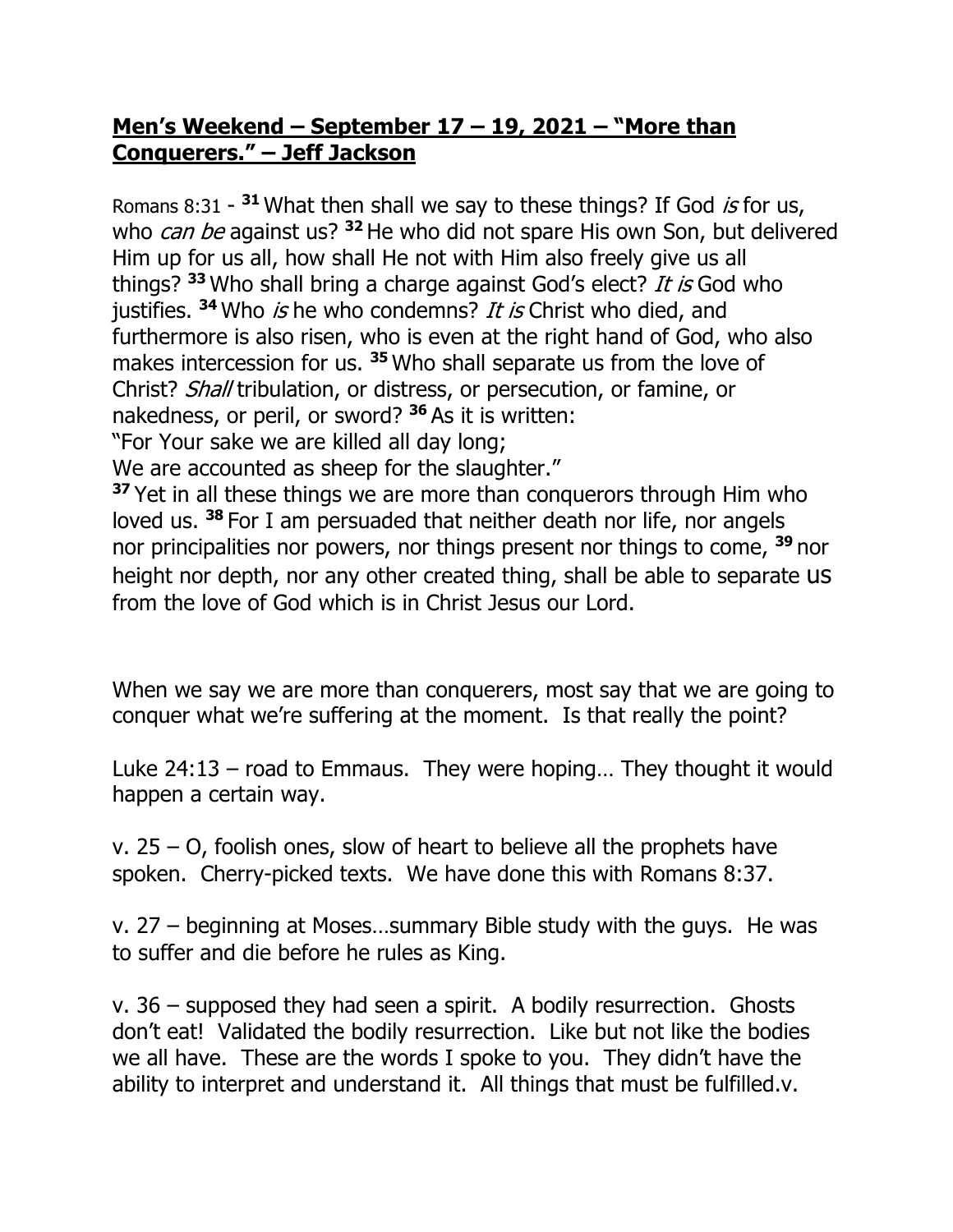v. 45 – opened their understanding that they might understand the scriptures. God's honor system is almost always polar opposite to the world's honor system. They needed to understand the OT in a new way. They needed to have Jesus interpret for them.

Scripture interpretation is always influenced by our experiences.

Sometimes to do the things you are called to do, you need to see what you already know with a different lens.

v. 46 - It is written and necessary to become a reality.

1. Christ to suffer and rise from dead the  $3<sup>rd</sup>$  day. New information to them. Their hope influenced the way the read the Scriptures. Suffering was part of the plan. Not pleasing, not comfortable. He had to die. Had to be bodily resurrected from the dead and not die again.

 $v.$  47 – 2. Repentance and remission of sins should be preached to all ethnic groups. Made the case that God loves non-Gentiles.

This is the character of God. He sought us out, hunted us down. Character of man, hiding from God, then blame God for their sins. "The woman you gave me." Blame God for the victimhood you find yourself in.

God's heart for all people in the call of Abraham. God loves all people and wants them to come to know them.

God let's Joseph's brothers sell him. Joseph was the first official missionary. Forced to learn a new language, learn a new religion, but stays tracking with God. Egyptians recognized it.

Then Moses. That the Egyptians will know I am God.

Psalms – let the nations be glad…. I will be exalted among the nations….

Solomon's dedication of Temple. 2 Chronicles 6:32 – when the stranger and foreigner come to this place, answer the prayer…. They take God's glory back to their nations.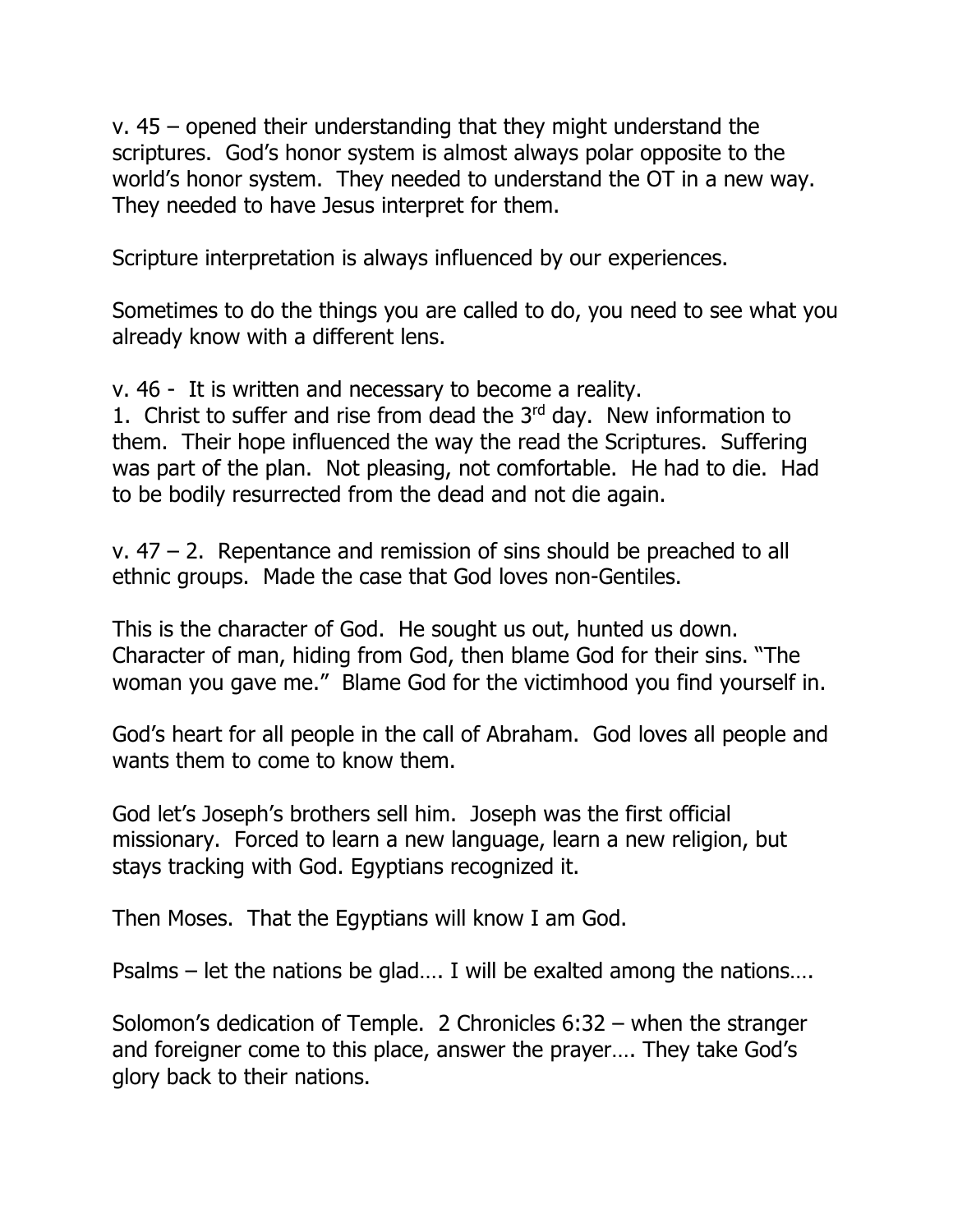Acts 8 – Ethiopian eunuch…roots back to dedication of the Temple.

They had to see the scripture in a new and accurate way.

If the reality of suffering is such a pre-emiment part, we must respond to suffering differently.

--

Christ gave them a different perspective on their Bibles. A. It points to be; B. I came to suffer; C. God loves all people and Israel is the vehicle God uses. The metanarrative: The bigger story.

**<sup>18</sup>** For I consider that the sufferings of this present time are not worthy to be compared with the glory which shall be revealed in us. **<sup>19</sup>** For the earnest expectation of the creation eagerly waits for the revealing of the sons of God. **<sup>20</sup>** For the creation was subjected to futility, not willingly, but because of Him who subjected *it* in hope;  $21$  because the creation itself also will be delivered from the bondage of  $[*f*]$  corruption into the glorious liberty of the children of God. **<sup>22</sup>** For we know that the whole creation groans and labors with birth pangs together until now. **<sup>23</sup>** Not only that, but we also who have the firstfruits of the Spirit, even we ourselves groan within ourselves, eagerly waiting for the adoption, the redemption of our body. **<sup>24</sup>** For we were saved in this hope, but hope that is seen is not hope; for why does one still hope for what he sees? **<sup>25</sup>** But if we hope for what we do not see, we eagerly wait for *it* with perseverance.

**<sup>26</sup>** Likewise the Spirit also helps in our weaknesses. For we do not know what we should pray for as we ought, but the Spirit Himself makes intercession [g] for us with groanings which cannot be uttered. **<sup>27</sup>** Now He who searches the hearts knows what the mind of the Spirit is, because He makes intercession for the saints according to *the will of* God.

**<sup>28</sup>** And we know that all things work together for good to those who love God, to those who are the called according to His purpose. **<sup>29</sup>** For whom He foreknew, He also predestined to be conformed to the image of His Son, that He might be the firstborn among many brethren. **<sup>30</sup>** Moreover whom He predestined, these He also called; whom He called, these He also justified; and whom He justified, these He also glorified.

## **God's Everlasting Love**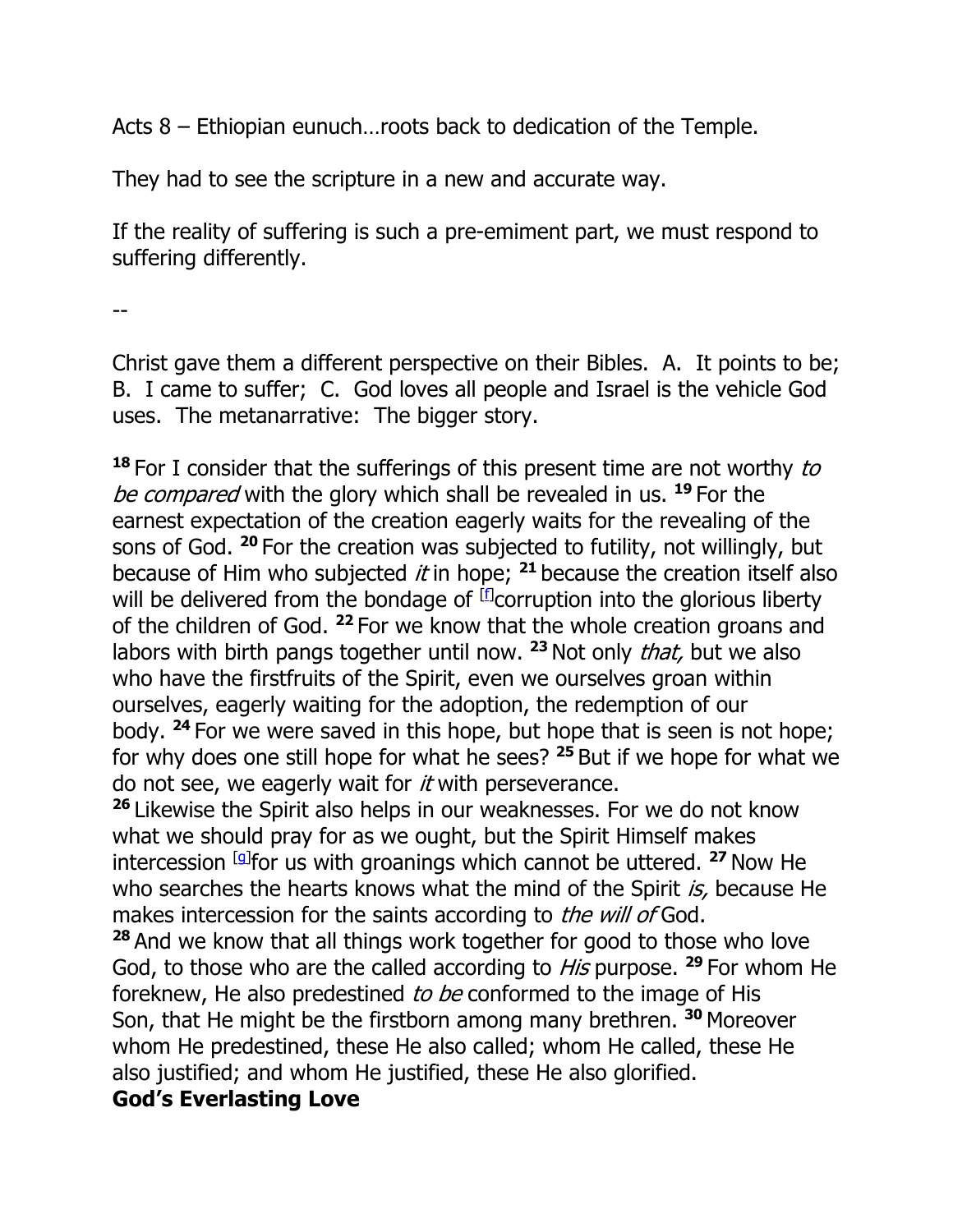**31** What then shall we say to these things? If God *is* for us, who *can* be against us? **<sup>32</sup>** He who did not spare His own Son, but delivered Him up for us all, how shall He not with Him also freely give us all things? **<sup>33</sup>** Who shall bring a charge against God's elect? It is God who justifies. <sup>34</sup> Who is he who condemns? It is Christ who died, and furthermore is also risen, who is even at the right hand of God, who also makes intercession for us. **<sup>35</sup>** Who shall separate us from the love of Christ? Shall tribulation, or distress, or persecution, or famine, or nakedness, or peril, or sword? **<sup>36</sup>** As it is written: "For Your sake we are killed all day long;

We are accounted as sheep for the slaughter."

**<sup>37</sup>** Yet in all these things we are more than conquerors through Him who loved us. **<sup>38</sup>** For I am persuaded that neither death nor life, nor angels nor principalities nor powers, nor things present nor things to come, **<sup>39</sup>** nor height nor depth, nor any other created thing, shall be able to separate us from the love of God which is in Christ Jesus our Lord.

Philippians 4:13 – example "I can do all things…". What's the real point? Winning a football game? Context: Suffering. I've learned to be content regardless of external circumstances.

1 Timothy 2:9 – women, modest apparel. When we read that, we project modest apparel from our context—sexual modesty. Not what he's talking about. Talking about economic modesty. People in the church—some in high honor, some in low honor. When the church gathers, be careful that you don't dress in a way that declares your honor.

Romans 8 in context. The bigger picture. We know the end game. People from every tribe, nation, people, tongue worshipping our God. Right framework.

Romans 1:5 – through Him, we have received grace…obedience to the faith among all nations for His name.

Jews, Greeks and Barbarians. Writing to multi-ethnic groups.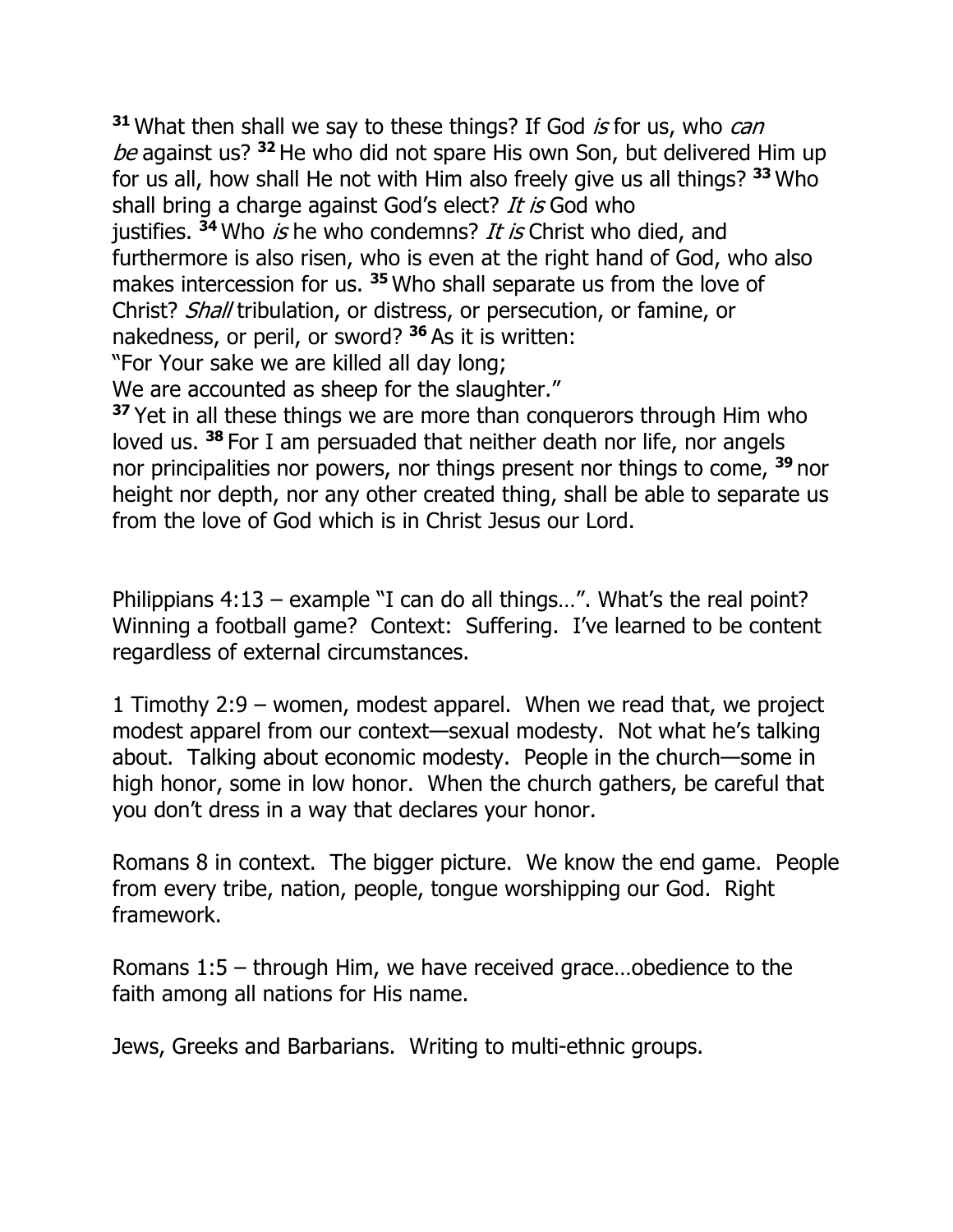Romans  $15 - v$ . 20 – made it my name to preach where not preached. Breaking new ground among other ethnic groups. Inviting them to take part in reaching new people groups.

Crescendo at 8:1 - Knowing all I've just written about, there is no condemnation.  $1 -11 -$  what does it look like to walk in the Spirit.

V 12 – Therefore debtors not to the flesh. Led by Spirit of God, evidence you are a son of God. Spirit of adoption. Abba Father. Doctrine of adoption. We have literally been adopted. Not a biological member, but the head of a family makes a decision to add you to his family. Given same status and name. Viewed by outside world as a member of that family.

By HIM, by Jesus.

v. 16 – Spirit bears witness. If children, then heirs of God.

v. 18 – shift of gears. Sufferings not worthy to be compared…glory…

Becoming an adopted child is not going to alleviate suffering. But he gives us the right lens. We have in mind the end game, where we will be fully his child, with all that means.

Eagerly awaiting for the adoption. Not fully adopted in the sense that we don't have all that means yet. Our adoption leading toward that glorifies body. Something more ahead.

v. 24 – saved in this hope. Hope that is seen is not hope. Eagerly wait for it with perseverance.

A biblical conquerer has clear understanding certain words.

V. 31 – If God is for us, who can be against us. How shall he not freely give us all things.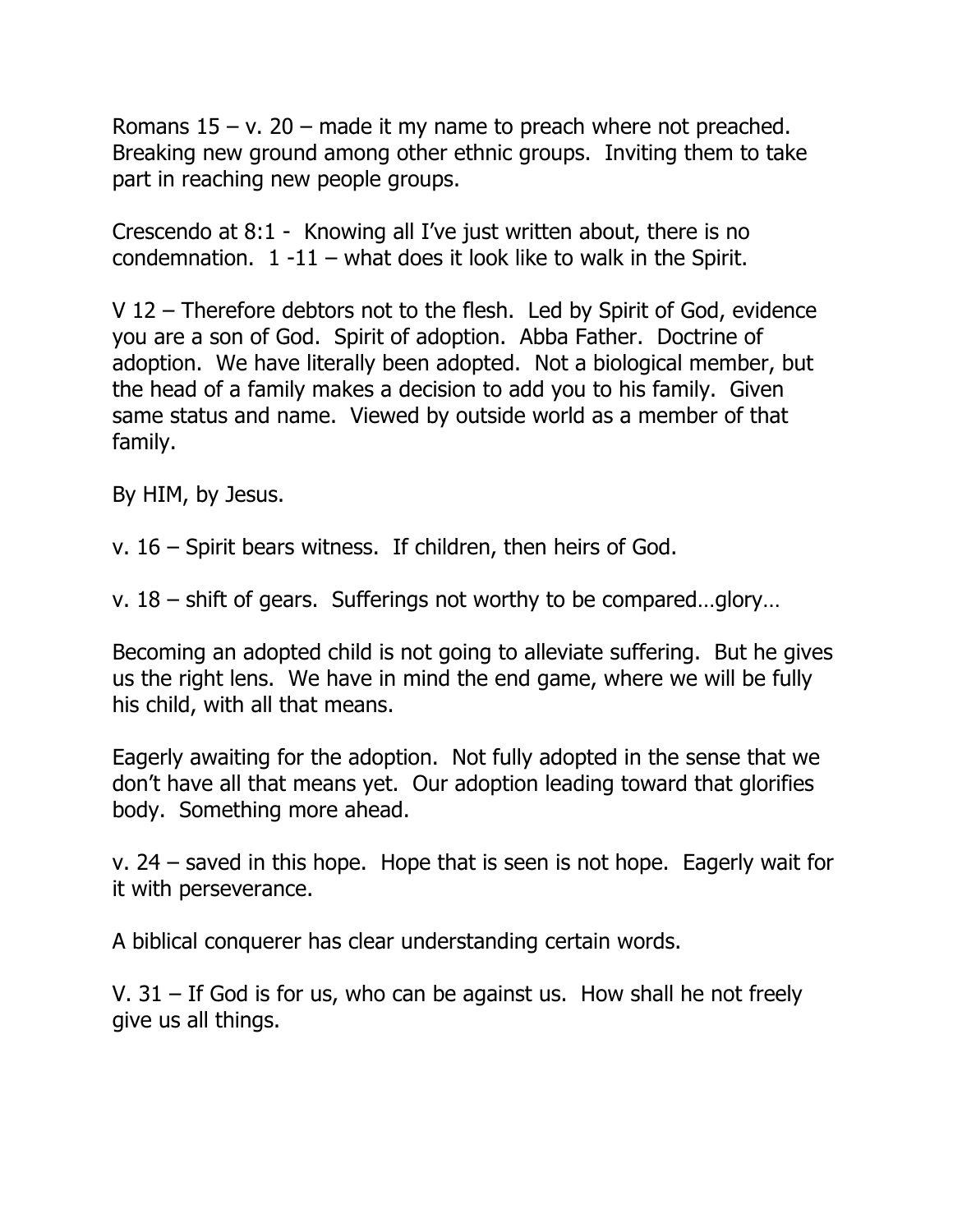Jesus is at right hand of God. We are loved. God will give us what we need. What He thinks we need is usually opposite of what we think we need.

Who shall separate us from the love of Christ? 7 things part of life in a broken world. Every conceivable experience that people living in a broken world have. Not evidence that God doesn't love you. We need to let the Word of God define the word love, not project our understanding of love.

Human inclination: If you love someone, you don't let them suffer.

God, who is love, sometimes permits suffering or sometimes even lets it. Be inflicted. Did the Father love the Son? Did he permit him to suffer? Yes. Sometimes love lets suffering happen.

Psalm 44 – sheep for the slaughter.

v. 37 – more than conquerers in all these forms of suffering. Retune your mind. Rethink the idea that if you have trouble that God doesn't love you. No, we are more than conquerers. Because we have the right perspective, the glory of God and the hope we have for the future.

Paul wrote this. We 2 Corinthians 11 and his experience.

--

John 13

We are loved by Christ regardless of what we experience in this world. Suffering is written in the OT. Psalm 44. All these things—more than conquerers through him who loved us…

For us to be more than conquerers, we need to know certain things.

13:1 – Before Passover…having loved his own, he loved them to the end, to the uttermost… Giving his life for them. Jesus treated as if he lived our lives, so that we can be treated as though we lived his life.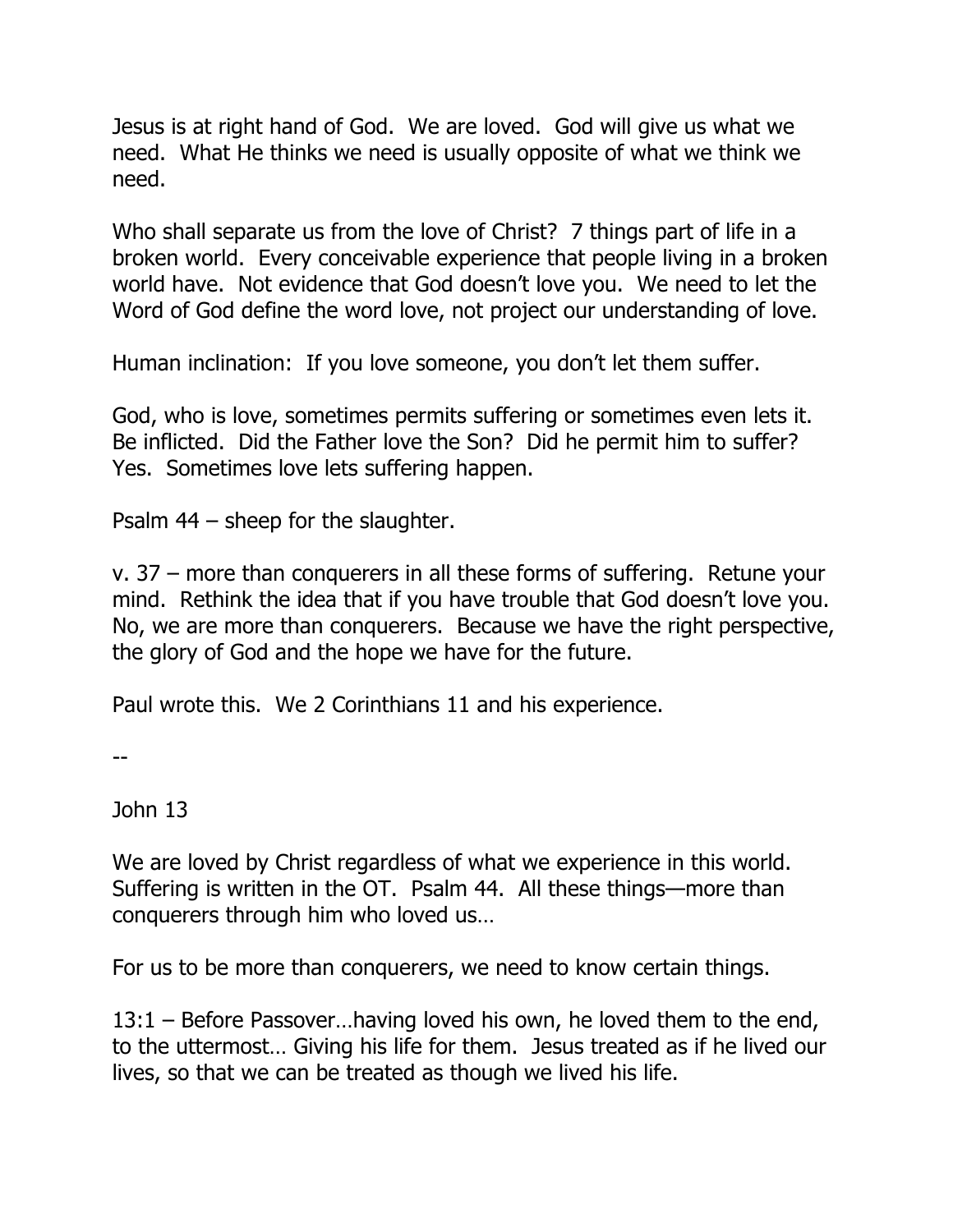v. 3 – knowing… experientially… that the Father had given all things into his hands, that he had come from God and was going to God…

In honor-shame culture, you don't someone else's feet. Selfless service regardless of how it's perceived by others. 1. Father had given him all things; 2. Came from God; 3. Going to God.

Philosophy tries to find answers to where did I come from, why am I here, where am I going.

How did he use his power? He let Pilate have power over himself.

Things important to know in order to embrace the reality that we're more than conquerers means.

**First, know God's essential nature and character**. God is love in the essence of his being. God exists in 3 persons. Relational in the essence of his being. A Being in Relationship. He's personal. He's communicational. Let us make man in our image… Able to make decisions that matter. Decisions have consequences. God is graceful in the essence of his being. God is sovereign, in control. Steers evil to control his purposes.

**2nd, God's Purpose for Your Life: You exist for the glory of God.** We exist to reflect the glory and splendor of God. Moon has no light of itself…a reflector of the sun. We were created to reflect God's light. "For your names' sake…" Elisabeth Elliott – Satisfaction is never a goal. God has not designed us for that. Always and only a by-product of self-denial and self-sacrifice. Philippians  $1$  – whether by life or death, I want to magnify Christ in my life.

**3rd, Your Personal Relational Connection with Him.** Have you been born again, an adopted child of God. Spirit of Adoption. Whole point of Job: Satan believed Job served God because of the gifts, not the Giver. Accepting the suffering and loving God in spite of it. Cerebral palsy guy and atheist care-giver. Why doesn't God heal you? "I need to know more about that kind of God…" Are you an adopted child of God or not?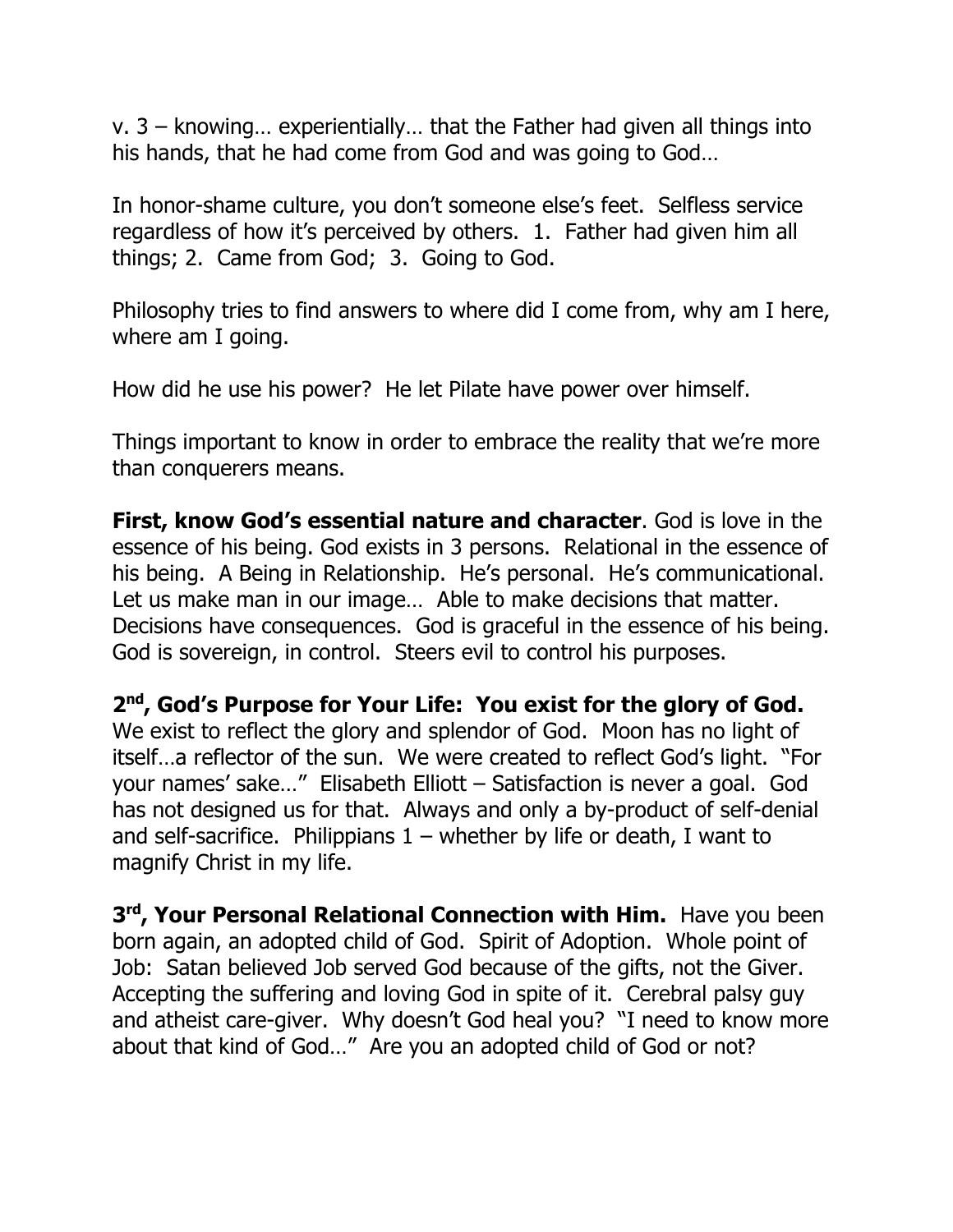**4th, You Must Understand God's Method of Instruction.** Comparison and contrast. To understand the differences, you have to understand the contrast. Conceptual contrast. He wants us to learn by conceptual contrast instead of experiential contrast.

--

John 13. Certain things we need to know to fully embrace that status God has given us.

We learn through experiential contrast.

Definitions of key scriptural truths that you need to hold onto.

Violence used to mean physical harm to someone else. Now we realize there are other ways to harm people, such as with words…. Verbal abuse. We've broadened the meaning of the word. Marriage used to mean something specific. Pro-life used to mean anti-abortion.

Biblical words have been broadened wider than intended by God.

## **Love.**

v.  $31 -$  Son of man glorified... v.  $34 - a$  new commandment, that you love one another. All throughout OT. Encapsulated here: As I have loved you. Look at me—I'm the model for what love looks like… crucifixion.

Core concept in our culture of love is an affectionate feeling. God says you must love one another. Not based on affection.

Sermon on the Mount. Corrected so many things. Matthew 5:43 – love your neighbor, hate your enemy. That's what they were taught. I say to you love your enemies, bless those that curse you… A command.

Defining love as defined in the Scripture. Affection is not the key component of love. It's a choice or decision to do something beneficial to do something for someone else and you don't have to like them.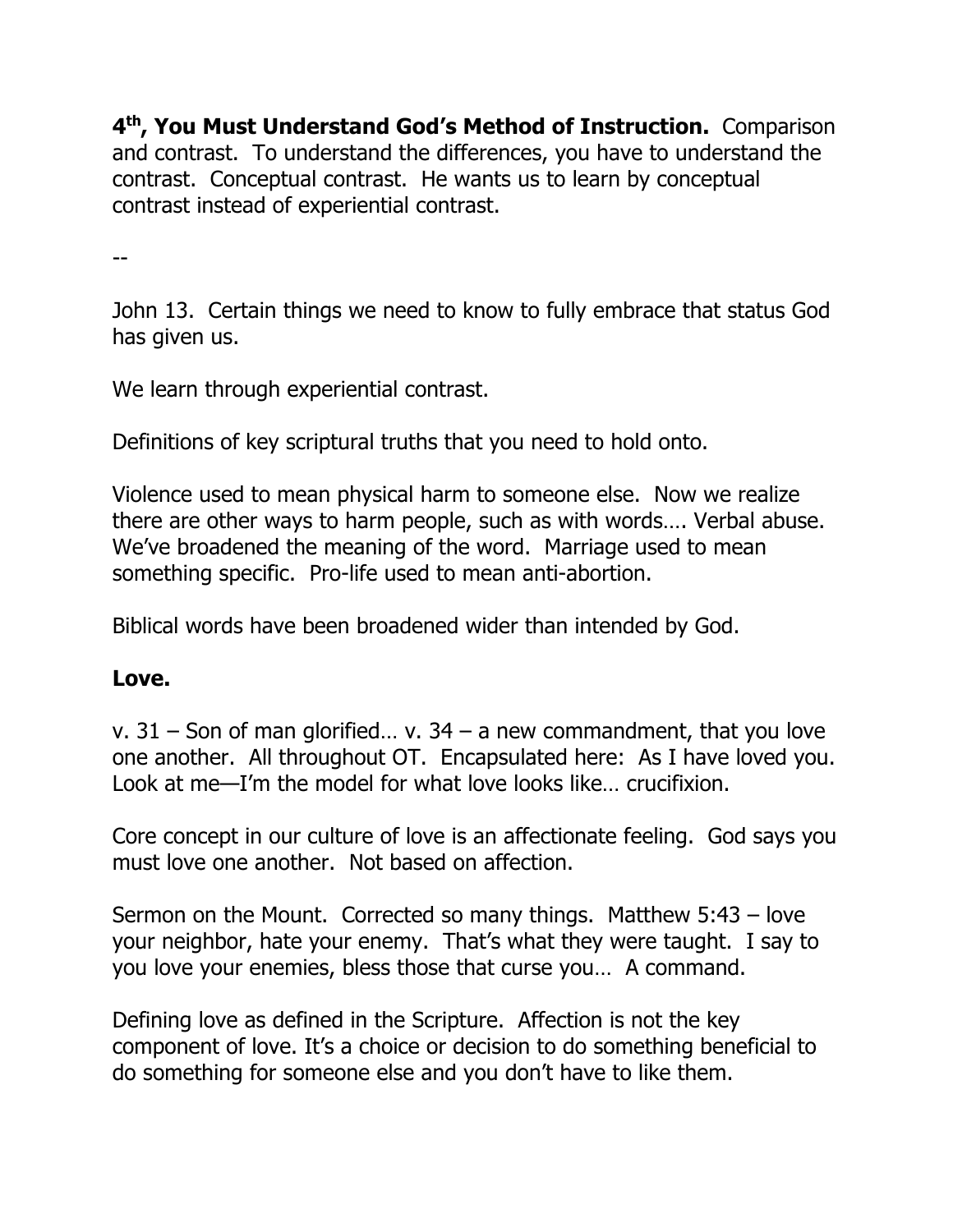Romans 5:14 – if when we were enemies. Enemies of God. If God loves based on affection, we're toast.

Biblical love can include warm affection, but it's more than that. A relationship of permanent commitment to the welfare of others.

Biblical definition: Love is first and foremost a choice of the will. Engages the brain. That may or may not include affection. That motivates the lover to consistently act for the benefit or welfare of someone else. And it includes self-denial and self-sacrifice. Not self-seeking. Not self-satisfying. Whether or not that person deserves it or reciprocates. God loves people who don't deserve it and mostly don't reciprocate.

Clearest window of this is mother and father with baby, who cannot give anything back. A life of self-denial.

You don't need to like the people you love. God can command that.

**Forgiveness.** Misunderstood so much. Don't "apologize," a statement of how you feel. It's not forgiveness. "I recognize I did wrong, but will you treat me as if I didn't?" Forgiveness in OT – lightening a load. When we sin against God, we put ourselves in debt to God and weighed down. Forgiveness is saying "Let me lift the debt that you put on yourself…" Sin is a personal, violent attack on the very nature and character of God. A crime against God and he is the victim and you carry a load of debt to him.

The ultimate sense of forgiveness: it must be sought by the perpetration, "Would you forgive me?" "Would you lift the debt I owe?" The victim of the crime has to pay the cost to extend forgiveness. "I'm going to die to what I hold you to." True forgiveness is found only when the perpetrator asks the victim to life the burden. Love and forgiveness do not require emotional engagement. If you extend forgiveness, your emotions will catch up.

Isaiah  $43:25 - I$  am he who blots out your transgressions for my own sake and I will not remember your sins.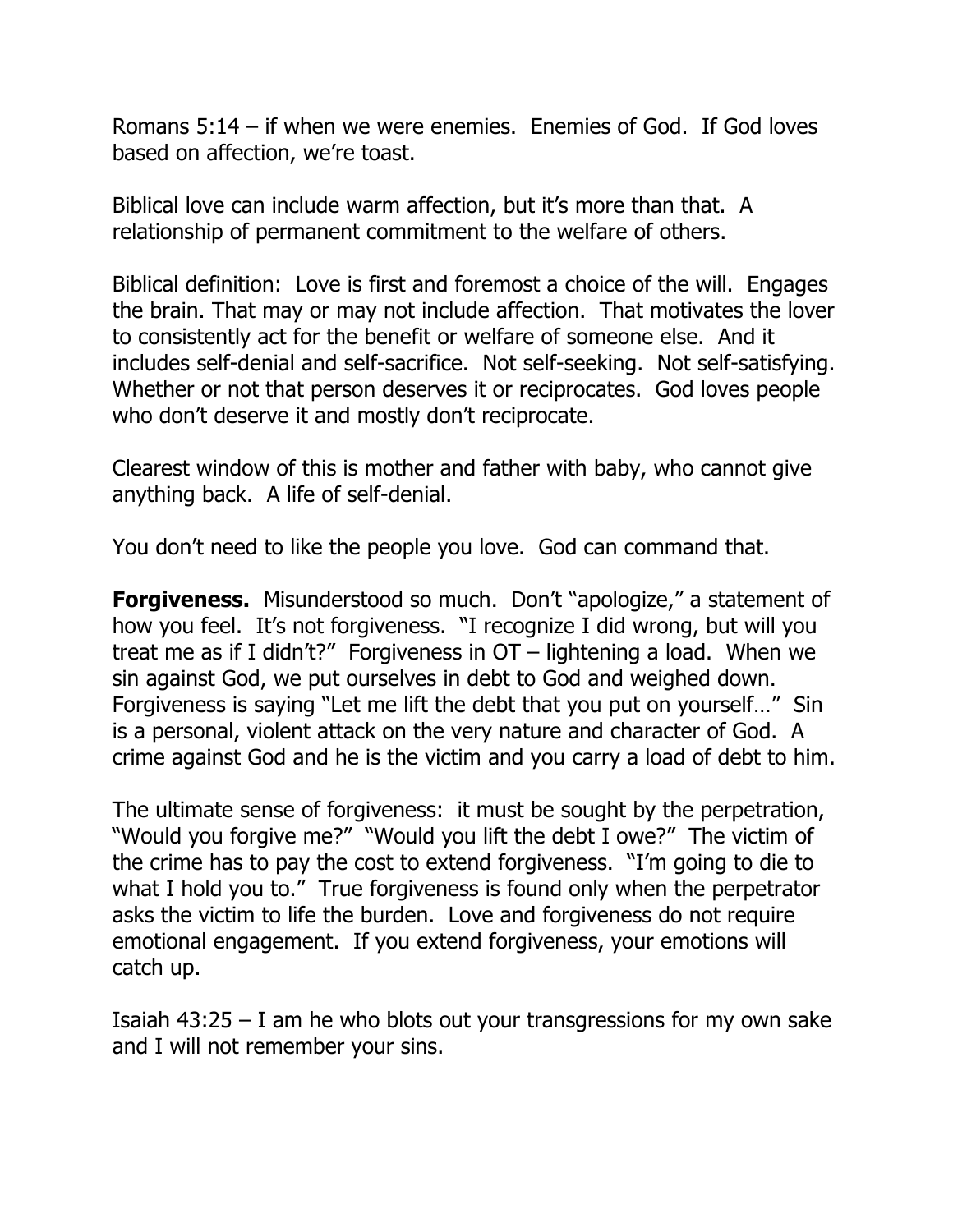Ezekiel 34:15-16 – if he turns from his sin…he shall surely live. None of his sins will be remembered against him. God chooses not to remember.

Uplifting of the charge of guilt from another. A formal declaration of that fact. A promise to never bring it up in the future. As far as the east is from the west.

Do you have to forgive people who don't ask for forgiveness? Eternity changing forgiveness needs to be asked for. If you bring your gift to the altar...go get right with the person. Unbelievers or even a believernavigate in the realm of forgiveness.

**Hope.** The confident expectation, not self-generated wishful thinking. Comes from God. Final phase of adoption will be our redeemed bodies. What God said will be will be. I'm going to act as if it is true even if everything around me says its not. Not mentally acknowledging a fact. Believing something is true and then entrusting yourself to what you have acknowledge to be true.

**Grace.** Justice, mercy, grace. Mercy is not giving the person what justice demands. Grace is giving you what you don't deserve. *Charis* – comes from patron-client perspective. Charis is an influential man (patron), giving one what he needs. Key. The client or receiver now has debt of gratitude to the patron. Unmerited favor. Responsibility to be loyal to his patron. Paul grabs this word and applies it to God. We have the idea that grace is one day without expectation. That's unbiblical. God expects reciprocity because of what he's bestowed upon them. Loyalty. The grace of God teaches you to deny ungodliness, not to be accepted, but because you are accepted. If there's no change in our lives, you don't understand biblical grace.

--

Communion, John Hessler

Pilgrims and sojourners—that's what we are. How do we live by kingdom principles. Philippians  $1:6 -$  he who has begun...cling to that.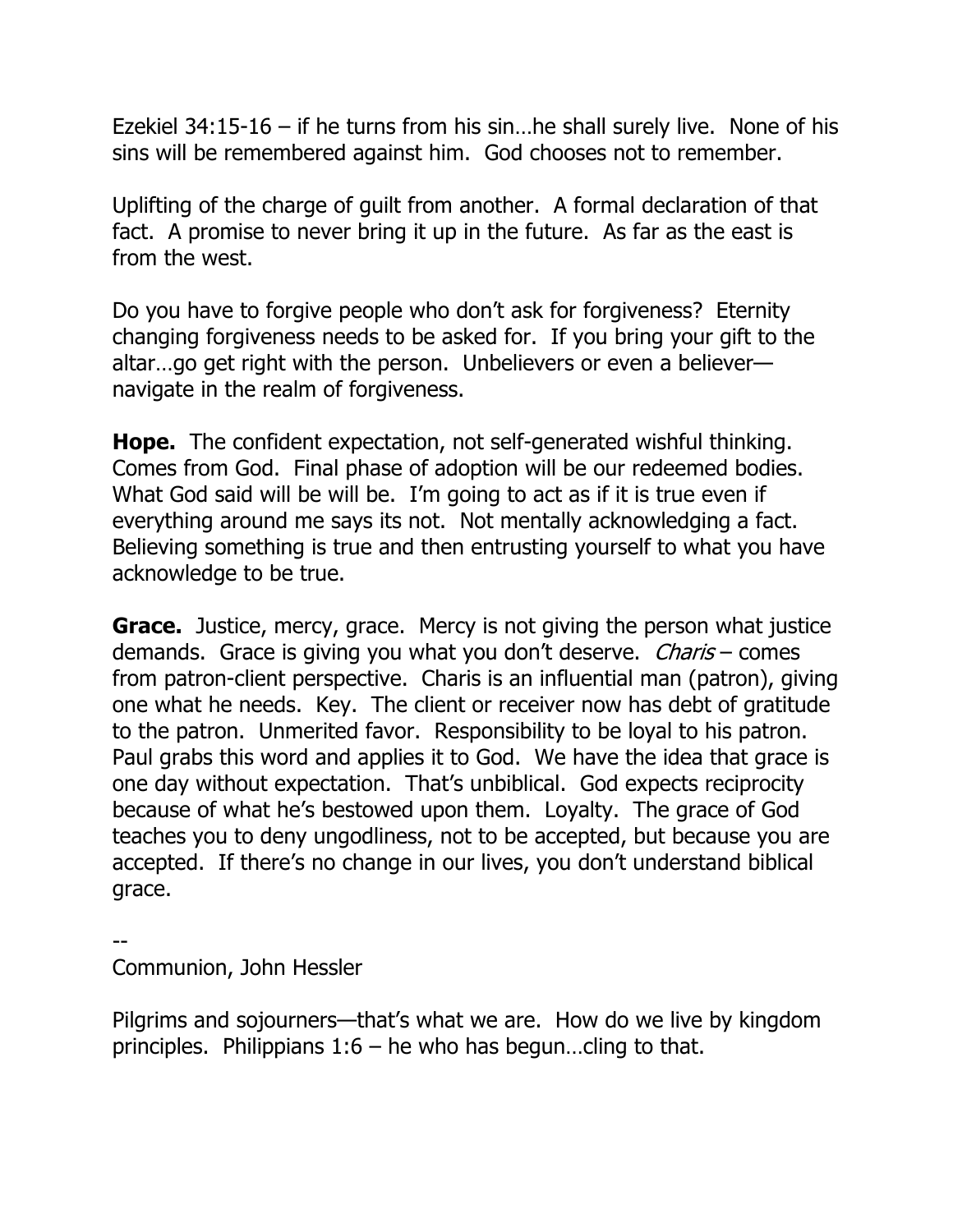Abraham, a pilgrim, sojourner. Genesis 16 – I'm your shield, protector, provider. Hebrews 11 – Abraham was content as a sojourner in this world. Looking ahead to a building with foundations, whose builder and maker is God. Heaven is a temporary domain. Jesus talks about the Kingdom.

Songs of Ascents. 15 Psalms. 120-134. Psalms sung by pilgrims.

Psalm 121 – where does my help come from… He who keeps Israel… Shade at your right hand. Preserves going out and coming in… forever more.

You either coming in or going out.

1 Kings 3 – ask for anything you want and I'll grant it. Asks for wisdom. Solomon is a man to look at in terms of your own life. Solomon loved the Lord… We mean it when we say it. Except, he burned incense at the high places. Major downfall of his life. Honored their gods. "Stop burning incense at some of these high places…" Compromises we allow to happen in our hearts. What happens in the heart pays out in where we let our eyes go, where we spend our money, etc.

I don't worship the god on the mountain. Worship the God that made the mountain.

The helper is the one that comes alongside. In the OT the one who helps is a warrior. Won't allow you to stumble. How often have we said, "I just fell into that sin…" No, my helper won't allow my foot to slip. So I chose to go there.

God desires a "mouth-to-mouth" relationship in the Hebrew.

The Lord keeps you. Shield, shade. Don't blame your sin on God. Will protect and provide. Preserve you from all evil.

Citizenship in heaven. Principles for the pilgrimage.

Don't conform to this strange land or react against it, but to travel through this land.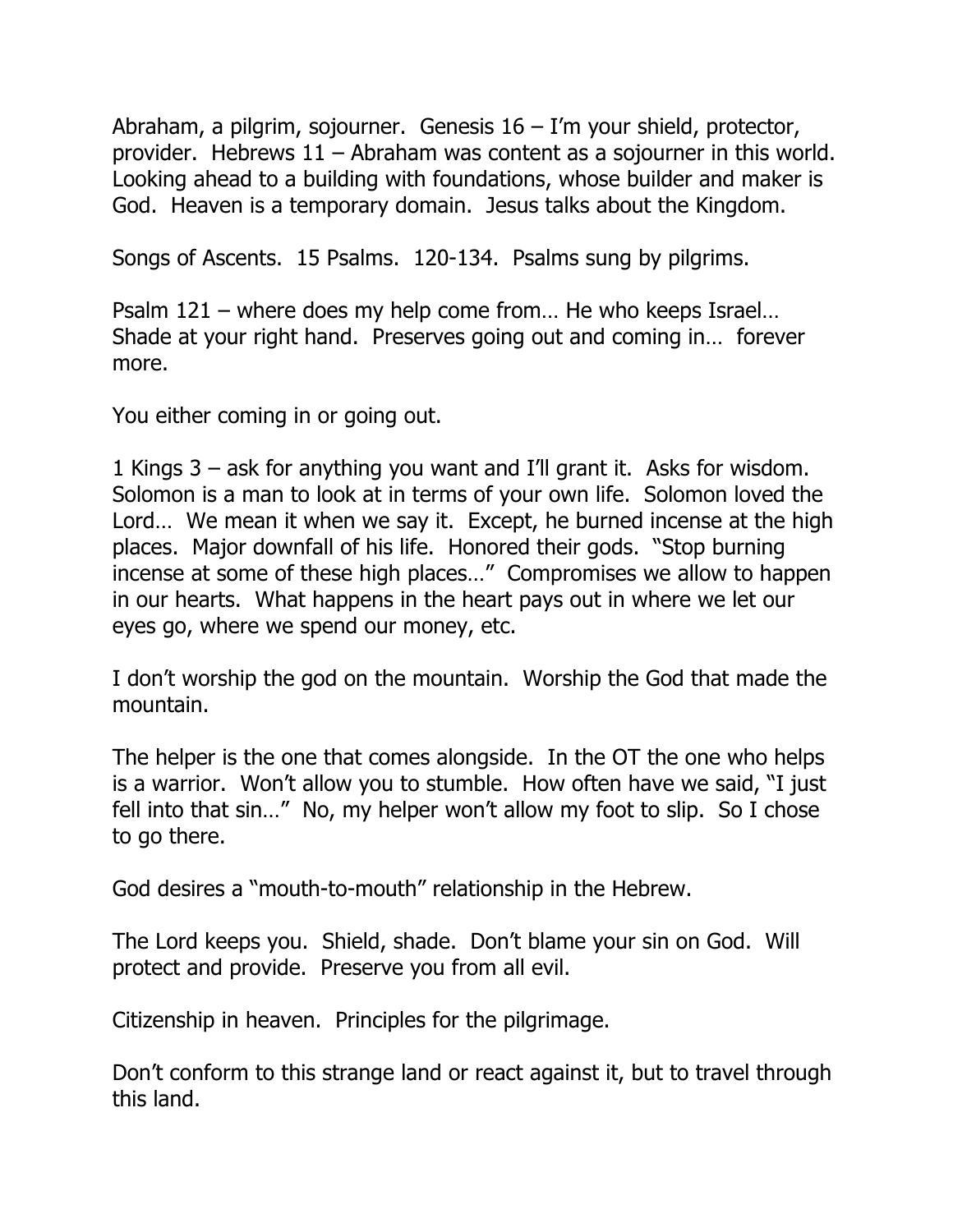Colossians  $3:1$  – seek the things above. Christ, who is your life. Is He?

When he appears, you will also appear with him in glory.

1 John 3:1-3

Ephesians 2 – his workmanship –  $poema$  – beautiful work of art.

--

Philippians 1

**Repentance.** A change of mind the produces a change of direction. Not an apology. There is an element of sorrow. Change of mind that produces a change of course direction/action.

**Suffering.** Nate Saint – pilot killed. Steve Saint his son. Father speared to death by tribal group. 21 year-old daughter died of brain aneurism after mission trip. Now a paraplegic. Suffering is the difference of expectation and reality. Same definition as blessing. Suffering is the effect of living in a broken world.

**Kingdom of God.** *Basilea.* Not primarily a geographical boundary. Core concept is rule and reign. Where there is a king and subject. A sovereign and subjects who submit to him. Wherever you are, because you are subjects of the King. Does not need democracy or any form of human government. Does not need the US. Democracy is antithetical to the Kingdom. God is bringing us into a season where we need men who are more than conquerers.

Examples from Scriptures of examples of those who are more than conquerers.

EX: Pastor Dinga. Thankful to be an American after moving from Myanmar. Arrested, tortured, beaten, refugee. Telling him how good God is. Operating from different perspective. God has already people in our midst who have already been an oppressed minority. They can teach us when we as Christians become oppressed here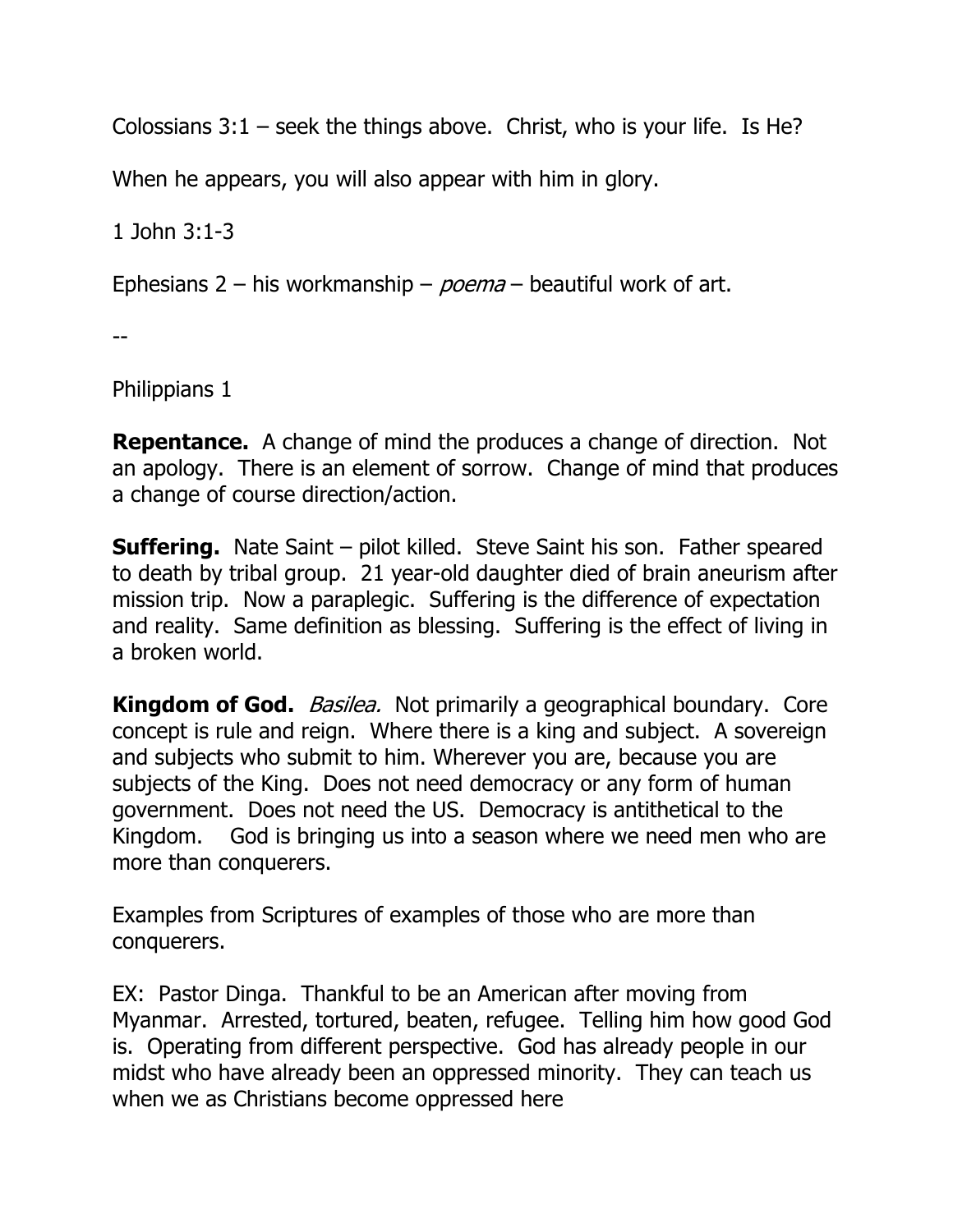v. 12 – **Paul.** Things that have happened have turned out for the furtherance of the gospel.

v. 19 – will turn out for my deliverance. Christ will be magnified in my body, either by life or death.

v. 21 – to live is Christ, to die is gain. Hard-pressed. Desire to depart and be with Christ.

v. 24 – to remain is better for you. If given the choice, I'd just go ahead and die. But to remain in the flesh is to produce more fruit here. Not making decision by what I want. What is going to bring glory to you, Lord? Confident his time is not up yet.

Genesis 39:21 – **Joseph.** God is sovereign and defines what is good. You don't tell God what mercy looks like. God lets him be accused of rape. Went to jail. Joseph exposed them to the true God from upper echelons to prison of Egypt. "God showed him mercy." Gave him favor with the guards and stayed in prison 2 more years. Our definition of mercy comes into conflict with God's definition.

**Daniel.** "Lord, where are you here?" when we read scripture. How does this reveal you? Seeing it through the right grid. Overseas people go into Daniel not to look at prophecy, but because it describes their situation. The Daniel Manual for living in a hostile environment.

Found a way to deal with lower echelon rather than outright rebellion. Offered an alternative because they understood the endgame.

Daniel 3. **Shadrach, Meshech and Abednego**. No need to answer you in this matter. God will deliver us, but if not, we're not going to serve your gods. We're good servants here.

**Esther.** Esther 4. Esther is a miniature picture of the church. 4:13 – decree made. Don't think you'll escape. Such a time as this. Who knows whether your whole life hasn't been planned for such a moment? You can participate or not, it's going to happen either way. V.  $15 -$  Go and gather